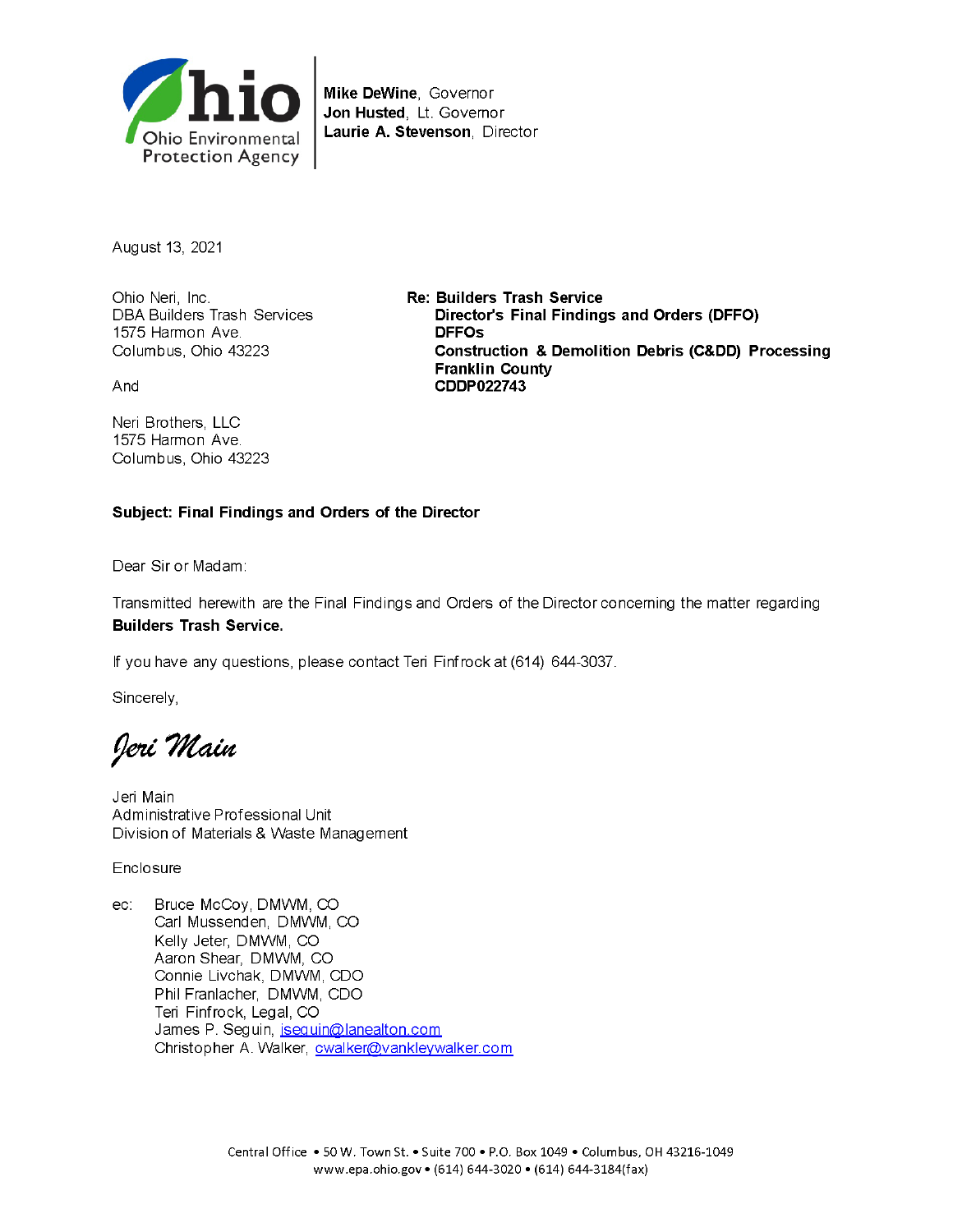#### BEFORE THE OHIO ENVIRONMENTAL PROTECTION AGENCY

In the Matter Of:

Ohio Neri, Inc 1575 Harmon Ave Columbus, Ohio 43223

: Director's Final Findings & Orders

and

Neri Brothers, LLC, 1575 Harmon Ave. Columbus, Ohio 43223

#### Respondents

# I. JURISDICTION

These Director's Final Findings and Orders ("Orders") are issued to Ohio Neri Inc operating under the registered trade name Builders Trash Services and Neri Brothers, LLC ("Respondents") pursuant to the authority vested in the Director of the Ohio Environmental Protection Agency ("Ohio EPA") under Ohio Revised Code ("ORC") Sections 3714.12 and 3734.13

#### II. PARTIES BOUND

These Orders shall apply to and be binding upon Respondents and successors in interest liable under Ohio law. No change in ownership of a Respondent or of the Facility as hereinafter defined shall in any way alter Respondents' obligations under these Orders.

#### III. DEFINITIONS

Unless otherwise stated, all terms used in these Orders shall have the same meaning as defined in ORC Chapters 3714, 3734 and the rules promulgated thereunder.

#### IV. FINDINGS

The Director of Ohio EPA has determined the following findings:

1. Respondent Ohio Neri Inc. is a corporation registered with the Ohio Secretary of State. Respondent Ohio Neri Inc uses the registered trade name "Builders Trash Services."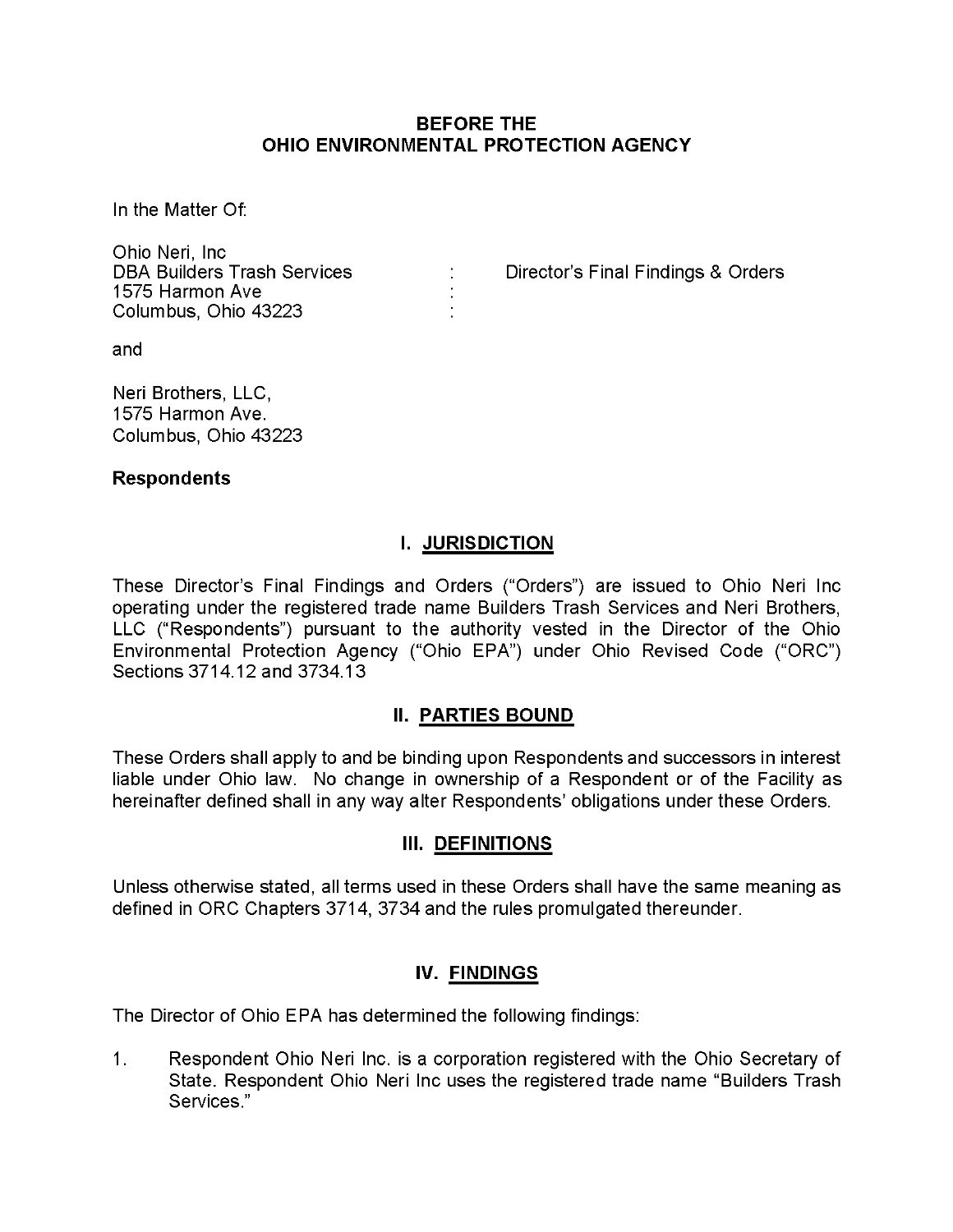- 2. Respondent Neri Brothers LLC is a domestic limited liability company organized under the laws of the state of Ohio.
- 3. Respondent Ohio Neri Inc as Builders Trash Services conducts a commercial and residential roll-off and dumpster service business located at 1575 Harmon Avenue, Columbus, Franklin County, Ohio ("Facility").
- 4. Respondent Neri Brothers LLC is the owner of the real property upon which the Facility is located, and the property is identified by the Franklin County Auditor as Parcel number 570-104508-00.
- 5. Michael A. Neri was the president of Ohio Neri Inc and manager of Neri Brothers LLC. Mr. Neri died on January 1, 2020. The Estate of Michael A. Neri was filed in the Franklin County Probate Court on January 14, 2020 case no. 602219. An administrator with will annexed was appointed on April 10, 2020.
- 6. In the fall of 2020, Michael Brown began running the day-to-day operations of the dumpster business.
- 7. Respondents are each a person as that term is defined in ORC sections 3734.01 and 3714.01.
- 8. The Facility is neither licensed nor permitted as a construction and demolition debris ("C&DD") disposal facility or a solid waste disposal facility as defined in ORC Chapters 3714. and 3734. respectively.
- 9. ORC Section 3714.01(C) states, "Construction and demolition debris' means those materials resulting from the alteration, construction, destruction, rehabilitation, or repair of any physical structure that is built by humans, including, without limitation, houses, buildings, industrial or commercial facilities, or roadways. 'Construction and demolition debris' includes particles and dust created during demolition activities. 'Construction and demolition debris' does not include materials identified or listed as solid wastes or hazardous waste pursuant to Chapter 3734. of the Revised Code and rules adopted under it; materials from mining operations, nontoxic fly ash, spent nontoxic foundry sand, and slag; or reinforced or nonreinforced concrete, asphalt, building or paving brick, or building or paving stone that is stored for a period of less than two years for recycling into a usable construction material."
- 10. OAC Rule 3745-400-04(B) provides that "[n]o person shall conduct or allow illegal disposal of construction and demolition debris."
- 11. OAC Rule 3745-400-01(l)(1) defines illegal disposal as "the disposal of construction and demolition debris at any place other than a construction and demolition debris facility operated in accordance with Chapter 3714. ofthe Revised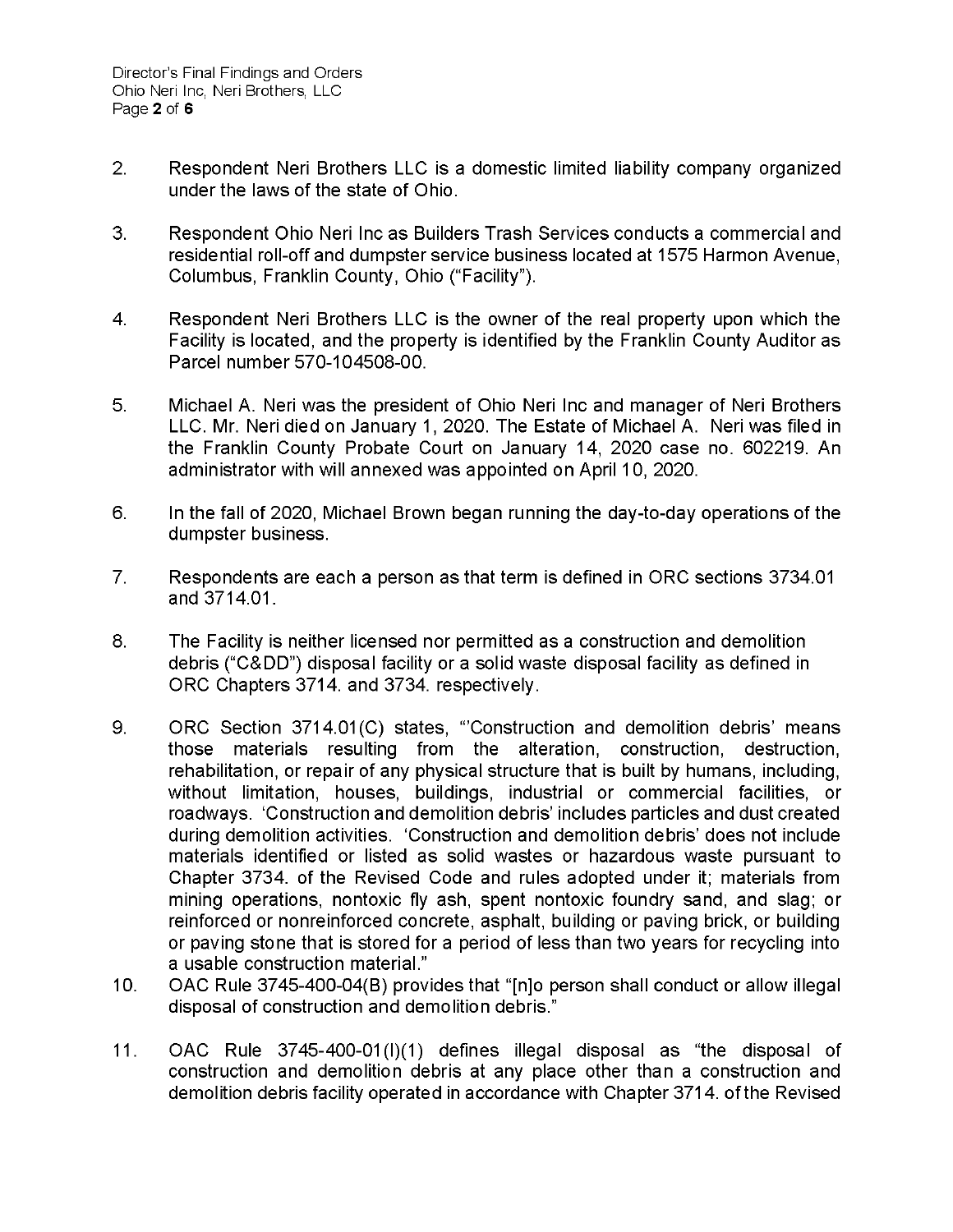Code, this chapter, and Chapter 3745-37 of the Administrative Code, a solid waste disposal facility operated in accordance with Chapter 3745-27 of the Administrative Code and licensed in accordance with Chapter 3745-37 of the Administrative Code, or as otherwise authorized by this chapter."

- 12. OAC Rule 3745-400-01(D)(3) defines disposal as "the discharge, deposit, injection, dumping, spilling, leaking, emitting, or placing of any construction and demolition debris into or on any land or ground or surface water or into the air, except if the disposition or placement constitutes storage, reuse, or recycling in a beneficial manner."
- 13. On April 12, 2021, Ohio EPA received a complaint that a large amount of C&DD had accumulated at the Facility.
- 14. On April 15, 2021, Ohio EPA and Columbus Public Health ("CPH") conducted a complaint inspection at the Facility. At the time of the visit, Ohio EPA observed an estimated 12,000 cubic yards of C&DD illegally disposed at the Facility in violation of 3745-400-04(B). Mr. Brown informed Ohio EPA that the C&DD was no longer being taken to a landfill for disposal because the landfills had not been paid and were refusing to take the debris. At the time of the visit, Ohio EPA observed that additional C&DD was continually being brought to the Facility. Ohio EPA sent a notice of violation letter dated April 16, 2021 to Respondents notifying them of the violation.
- 15. On April 28, 2021, Ohio EPA conducted a second site visit at the Facility. At the time of the second site visit, Ohio EPA observed that the amount of illegally disposed of C&DD at the site had significantly increased to an estimated amount of 22,000 cubic yards. No waste was being taken to a landfill because the landfills had not been paid. Respondent Ohio Neri Inc was continuing to bring C&DD to the Facility.
- 16. Since April 28, 2021, Ohio EPA has conducted routine inspections of the Facility. Respondents resumed taking C&DD to the landfill, however, a significant amount of illegally disposed C&DD remains at the site. Respondents continue to bring new C&DD onsite.

# **V. ORDERS**

Respondents shall achieve compliance with ORC Chapter 3714, 3734 and the rules promulgated thereunder in accordance with the following:

1. No laterthan close of business on September 18, 2021, Respondents shall remove all C&DD and solid waste from the Facility and lawfully dispose at licensed landfills except as noted in Order 7.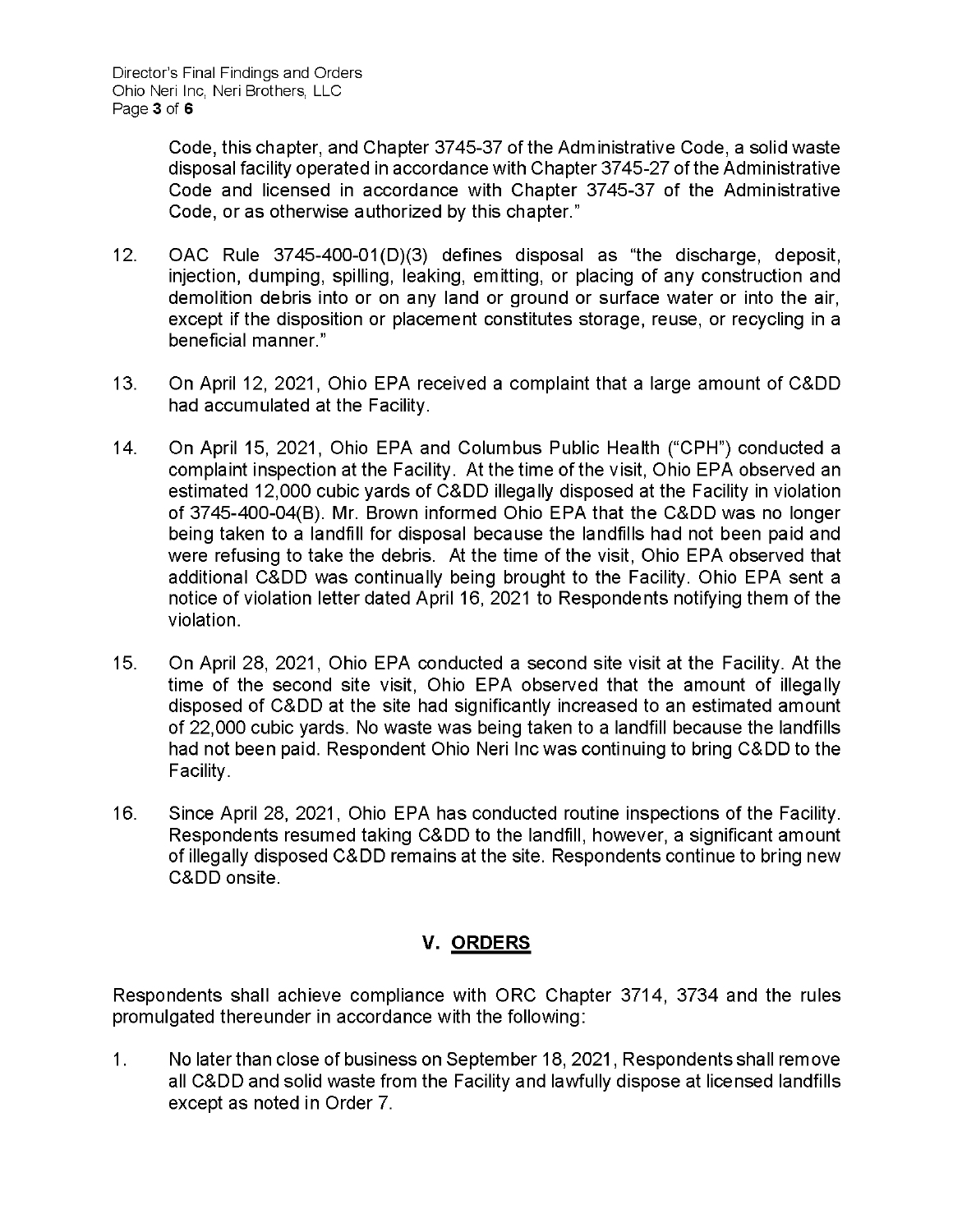- 2. Respondents shall remove all prohibited material (e.g. mattresses, household refuse, scrap tires, any other solid waste) from the C&DD prior to disposal. The prohibited materials shall be immediately containerized. Those containers shall be removed from the Facility when full and taken to a licensed solid waste facility.
- 3. Respondents shall obtain receipts from each licensed disposal facility, indicating the weight or volume received from the Facility. Upon request, Respondents shall forward such documentation to Ohio EPA's Central District Office, at the address found in Section IX of these Orders.
- 4. Respondents shall operate the Facility in a manner that does not cause a nuisance or fire hazard; in accordance with R.C. Chapters 3704, 3714, 3734, 3737, and 6111 and the rules adopted thereunder, in a manner that does not adversely affect public health, safety, or the environment; and in compliance with all State and Local laws and regulations.
- 5. Respondents shall have adequate fire control equipment, material, and services available to be employed immediately upon occurrence of a fire at the Facility. Respondent shall have established and trained staff on procedures for responding to a fire including notifications, operation of fire equipment, and evacuation routes including the location of the fire hydrants and fire equipment.
- 6. Beginning on the effective date of these Orders, Respondents shall:
	- a. Maintain a daily record of each load that was accepted including the size of the load specified in volume or by weight, the contents of the load, and the origin of the load.
	- b. Maintain a daily record of each load that was removed from the Facility including the size of the load specified in volume or by weight, the contents of the load, and the destination of the load.
	- c. Maintain copies of the daily records and shall make them available to Ohio EPA for inspection and/or copying upon request.
	- d. Send Ohio EPA emails every day that the Facility is accepting or removing waste. The emails shall indicate the volume of waste removed the previous workday and the volume of waste received at the Facility on the previous workday.
- 7. Respondents' obligations under these Orders shall end upon the concurrence of Ohio EPA that all accumulated C&DD has been removed from the Facility and only 500 cubic yards of C&DD remain provided the C&DD was brought onto the Facility during the preceding week. Until Respondent's receive Ohio EPA's concurrence,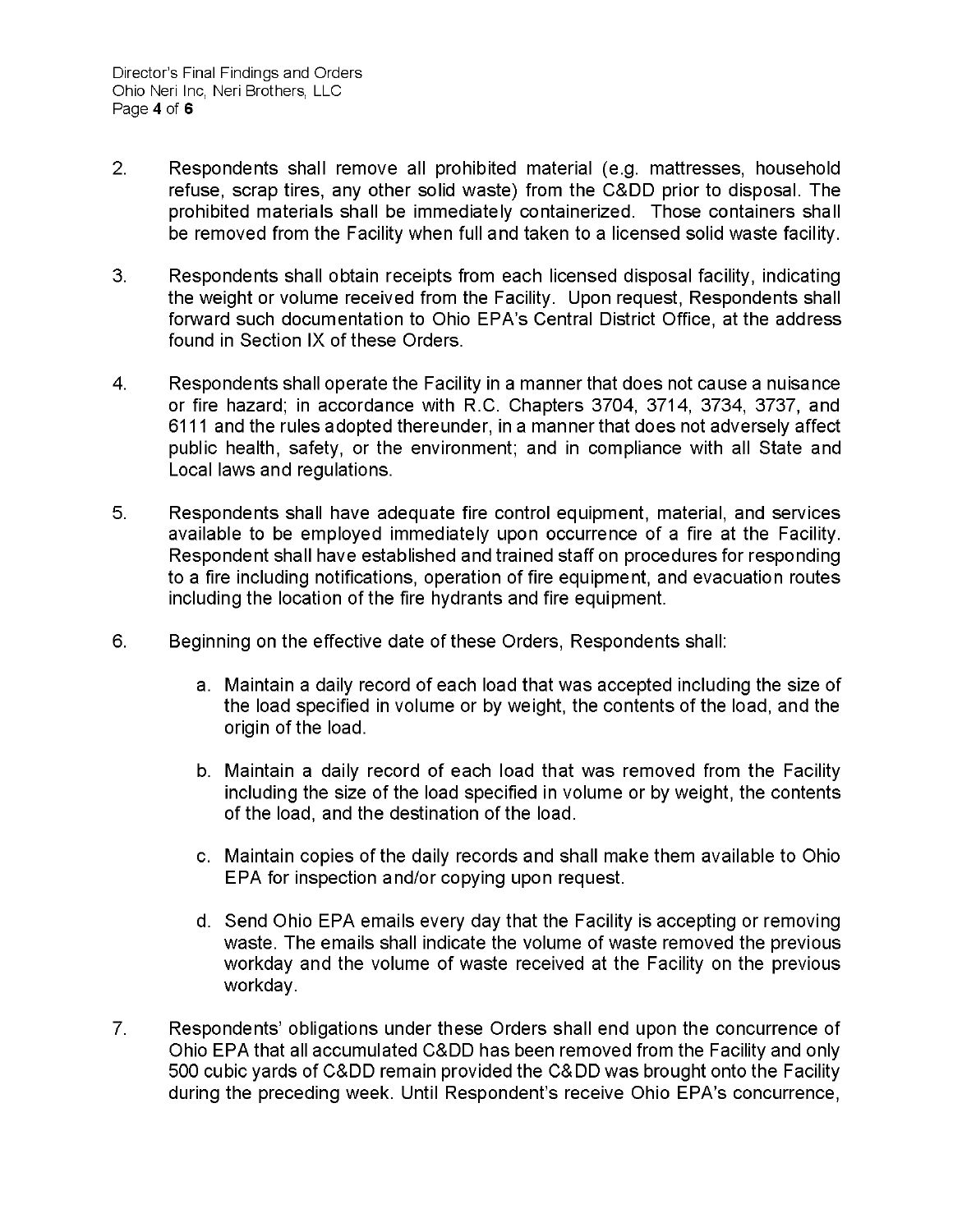Respondent shall not process any C&DD for recycling.

# **VI. TERMINATION**

Respondents' obligations under these Orders shall terminate when Respondents certify in writing and demonstrate to the satisfaction of Ohio EPA that Respondents have performed all obligations under these Orders and the Chief of Ohio EPA's Division of Material and Waste Management acknowledges, in writing, the termination of these Orders. If Ohio EPA does not agree that all obligations have been performed, then Ohio EPA will notify Respondents of the obligations that have not been performed, in which case Respondents shall have an opportunity to address any such deficiencies and seek termination as described above.

The certification shall contain the following attestation: "I certify that the information contained in or accompanying this certification is true, accurate, and complete."

This certification shall be submitted by Respondents to Ohio EPA and shall be signed by a responsible official of Respondents. For purposes of these Orders, a responsible official is a principal executive officer of at least the level of vice president, or the duly authorized representative, if such representative is responsible for the overall operation of the Facility.

# **VII. OTHER APPLICABLE LAWS**

All actions required to be taken pursuant to these Orders shall be undertaken in accordance with the requirements of all applicable local, state, and federal laws and regulations. These Orders do not waive or compromise the applicability and enforcement of any other statutes or regulations applicable to Respondents.

# **VIII. NOTICE**

All documents required to be submitted by Respondents pursuant to these Orders shall be addressed to:

> Ohio Environmental Protection Agency Central District Office Division of Materials and Waste Management P.O. Box 1049 Columbus, Ohio 43216-1049

or to such persons and addresses as may hereafter be otherwise specified in writing by Ohio EPA.